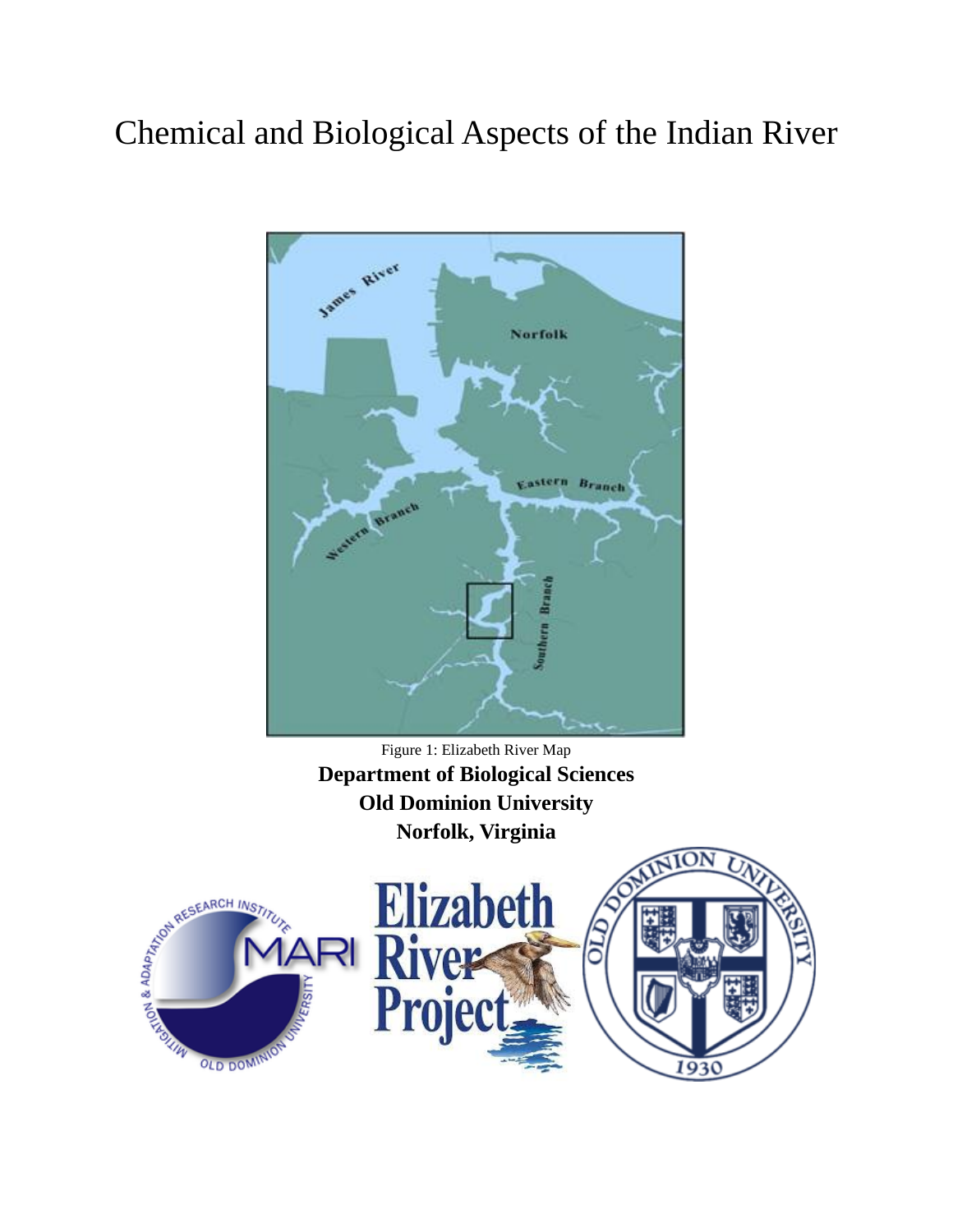# **Undergraduates:**

**Alissa Ralston** *(Biology),* Responsible for the Biological Aspects of the Indian River **Fallon Woolford** *(Biology),* Responsible for the Chemical Aspects of the Indian

River

# **Professors:**

# **Dr. Eddie Hill**

Ph.D in Recreation and Tourism Studies, University of Utah, (2004), M.S.Ed. in Special Education, Old Dominion University, (1998), B.S. in Outdoor Recreation, Old Dominion University, (1995). Associate Professor of Human Movement **Sciences** 

# **Dr. Hans-Peter Plag**

Ph.D in Natural Science, Free University of Berlin (1988). Professor of Ocean, Earth & Atmospheric Sciences.

# **Contents:**

| $2.1 - 2.2$ Chemical   |
|------------------------|
| $2.3 - 2.4$ Biological |
|                        |
| 3.1-3.3 Chemical       |
| 3.4-3.5 Biological     |
|                        |
| $4.1$ Chemical         |
| 4.2 Biological         |
|                        |
| 5.1 Chemical           |
| 5.2 Biological         |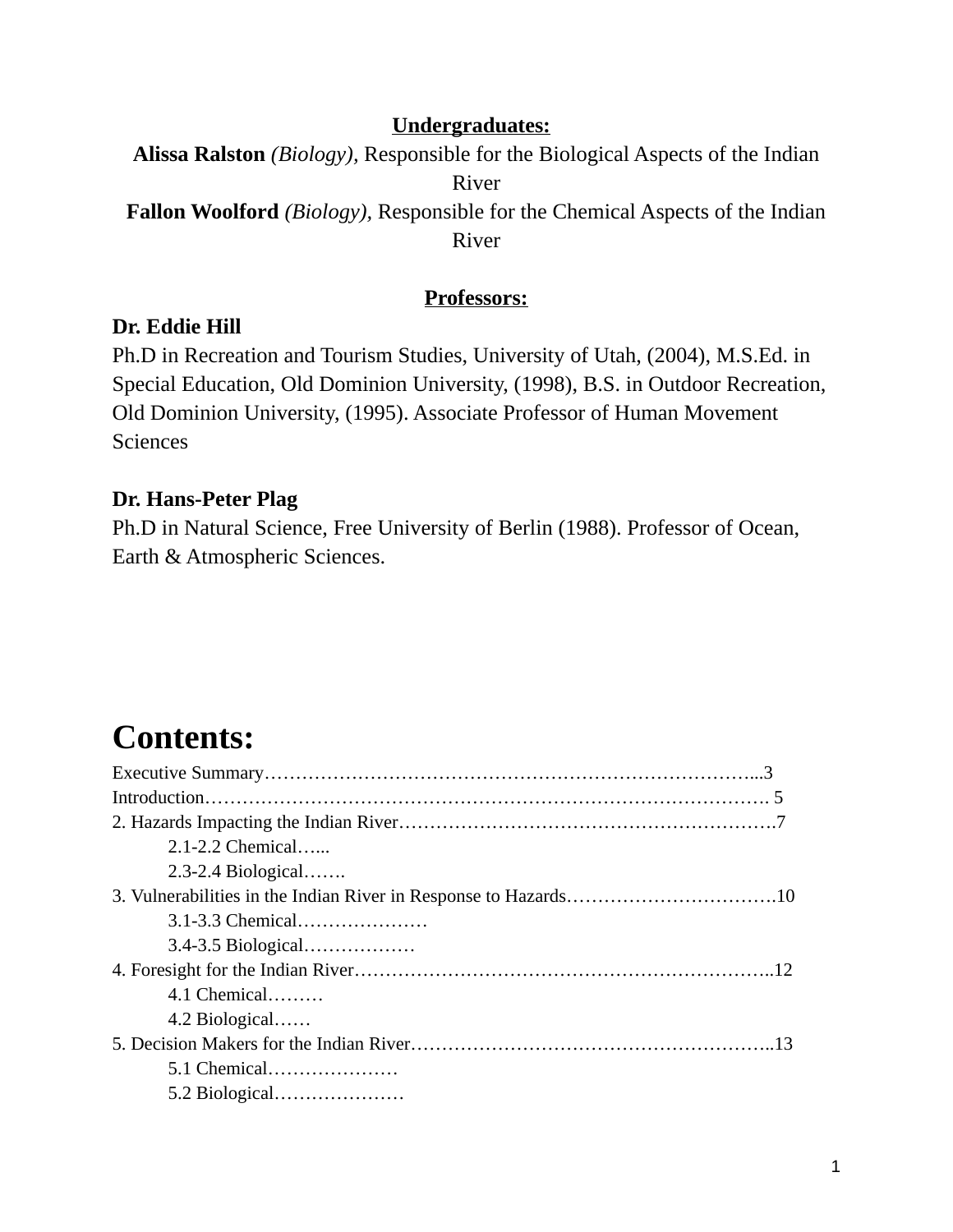| 7. 2 Biological         |  |
|-------------------------|--|
|                         |  |
| <b>List of Figures:</b> |  |
|                         |  |
|                         |  |

# **Executive Summary: Fallon Woolford The System:**

The Indian River is located in the Southeastern region of Virginia, it touches 3 of the cities that

are in Hampton Roads. The Indian River is tributary of a larger river, Elizabeth River. The Indian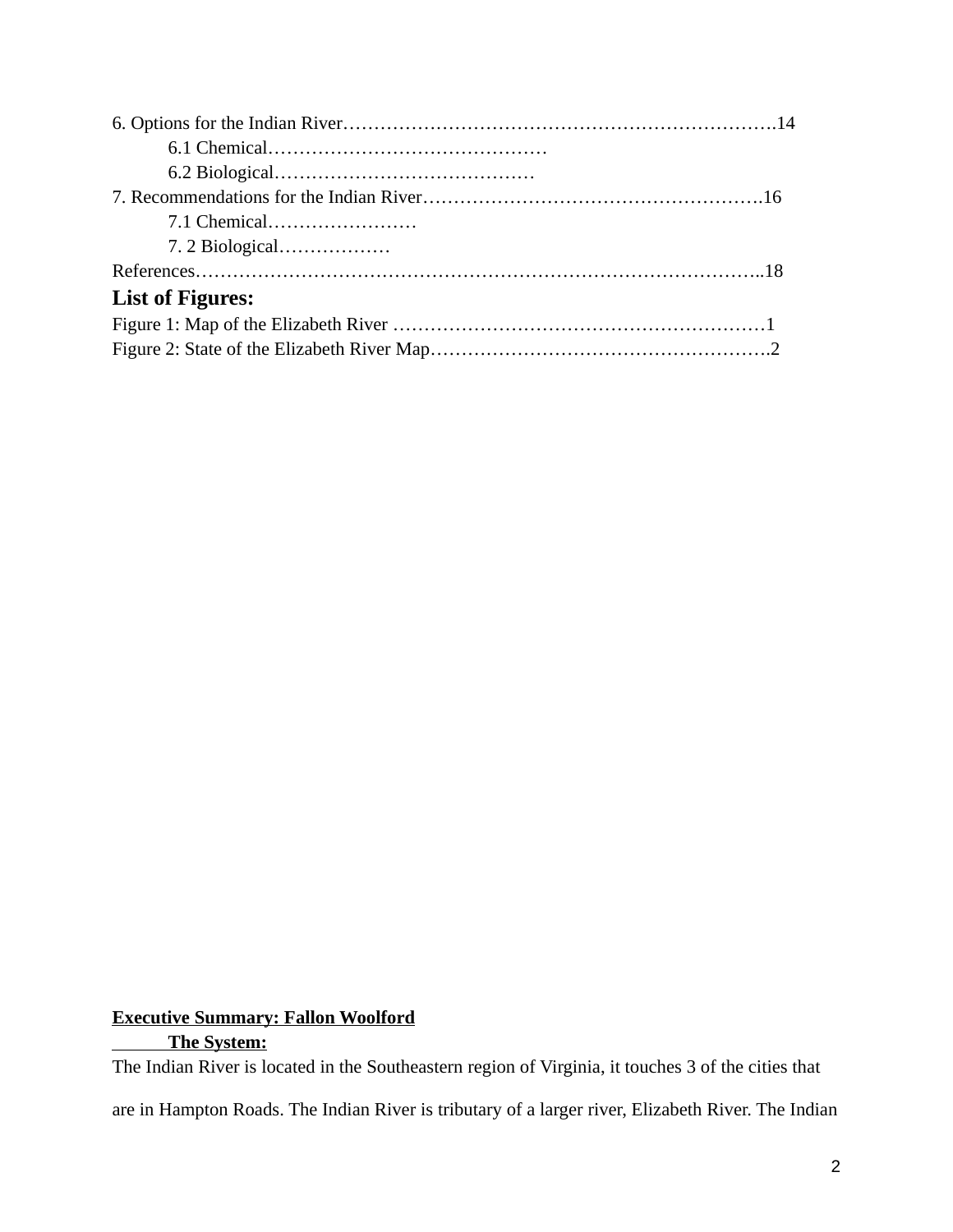River is commonly referred to as the "lost branch" because of the neglect of the citizens surrounding it and the urbanization that has grown around it. The quality of this river has been in the decline since the 1980s while the other branches of the Elizabeth River are improving. The Indian River is remotely unusable to the residents surrounding it currently and many organizations are working to fix all the issues that are making the river this way. Chemical and Biological aspects are both affecting the rivers health.

## **Hazards:**

Three threats in the chemical aspects of the river's health are discussed further. They range from; fertilizers and pesticides, commonly used by farmers in the Hampton Roads area and industrial plants. Industrial plants are abundant in the Hampton Roads area surrounding the Indian River. Two threats encompass the biological aspects of the Indian River, dogs and abundant algae growth. Dogs' feces contain bacteria that, because of runoffs, has lead to the contamination of the Indian River. Whereas algae growth can be detrimental to an ecosystem as well.

#### **Impacts Based on the Hazards**

The chemical impacts of these hazards can lead to groundwater pollution because of excess pesticides used by farmers. Secondly chemicals pollution from the industrial plants surrounding the Indian River can cause pollution to the water, and lastly eutrophication is also caused by the overabundance of nutrients found in pesticides and fertilizers. Furthermore the biological impacts of the hazards, shellfish and fish populations of the river can be strained. Secondly, people can be affected by the bacteria found in the water, especially if they consume fish living in the Indian River.

## **Foresight Based on Land Use Change and Behavior Changes**

3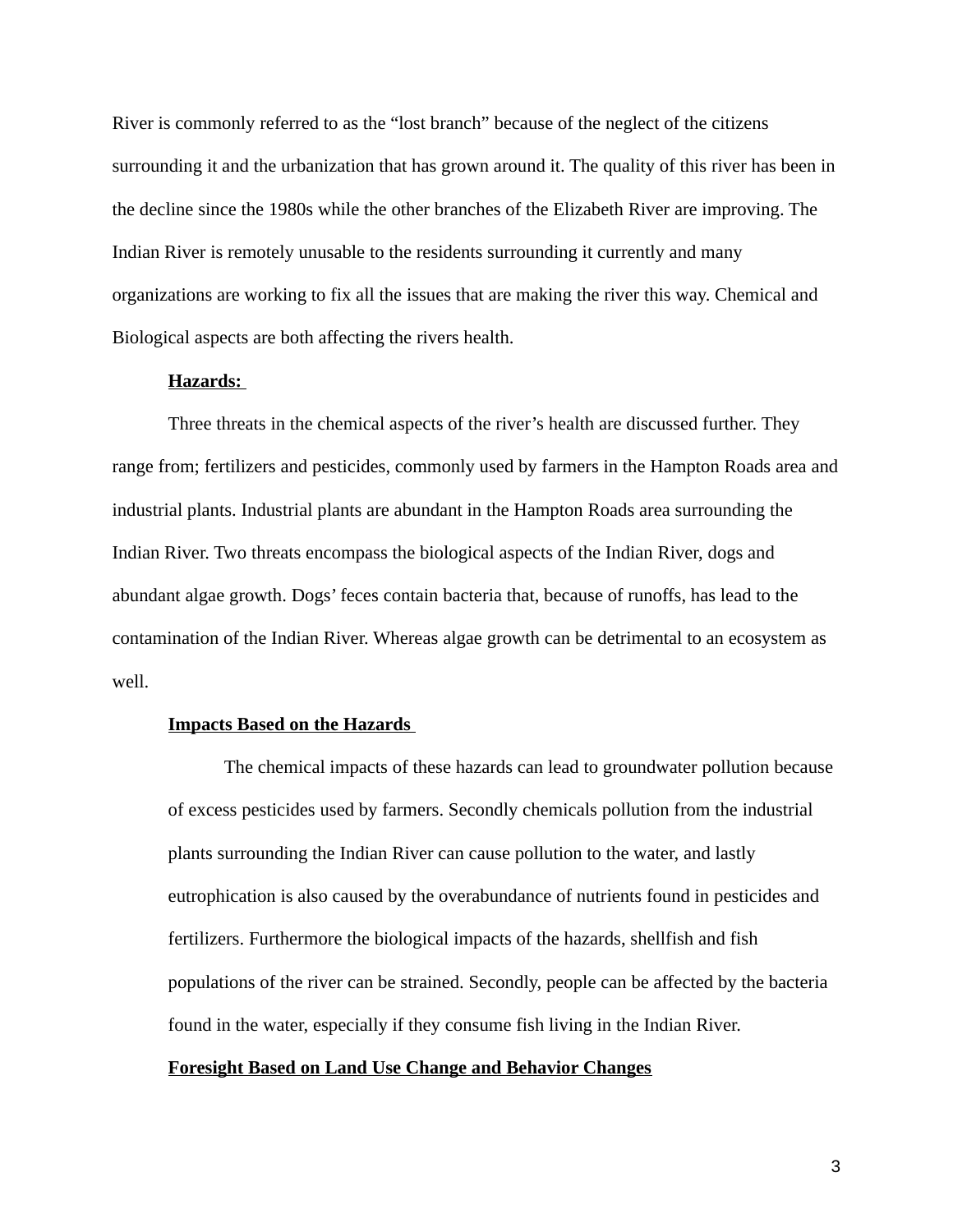For the chemical aspects of the Indian River, land use change from the growing industrial city of Chesapeake, was accessed. The city of Chesapeake has several industrial plants and the projection of more and how it would continue to affect the Indian River was accessed. For the biological aspects, the involvement of behavior change was assessed. The behavior change of the citizens along the Indian River is an important factor in decreasing the levels of bacteria from dog waste.

## **Decision Makers involved with the Indian River**

The decision makers involved with anything that happens with the Indian River is similar in the chemical and biological aspects. The Army Corps of Engineers is a major decision maker where the Indian River is involved. Alongside of farmers, fishermen, US Government, based on the military using the Elizabeth River, as well as the Indian River, the residents and civic league members of the surrounding areas of the Indian River. Other decision makers are local nonprofits and companies, for example the Elizabeth River Project.

#### **Options for the Indian River**

For the chemical and biological aspects of the Indian River, 2 options for each were comprised based on evidence and research. For the chemical aspects, the first option was to do further research on another chemical aspect that has not be researched enough on the Indian River: the impact of ships and boats in the Indian River. After further research is done a possibility of limiting the access to non-motorized ships and boats. A second option would for the public to promote the use of safe and non-harmful ways for farmers to deter pests and make their plants grow more instead of using fertilizer and pesticides that are harmful to the Indian River. The options for the biological aspect problems of the Indian River include, a continuing public outreach and education involving the residents of the surrounding areas of the Indian

4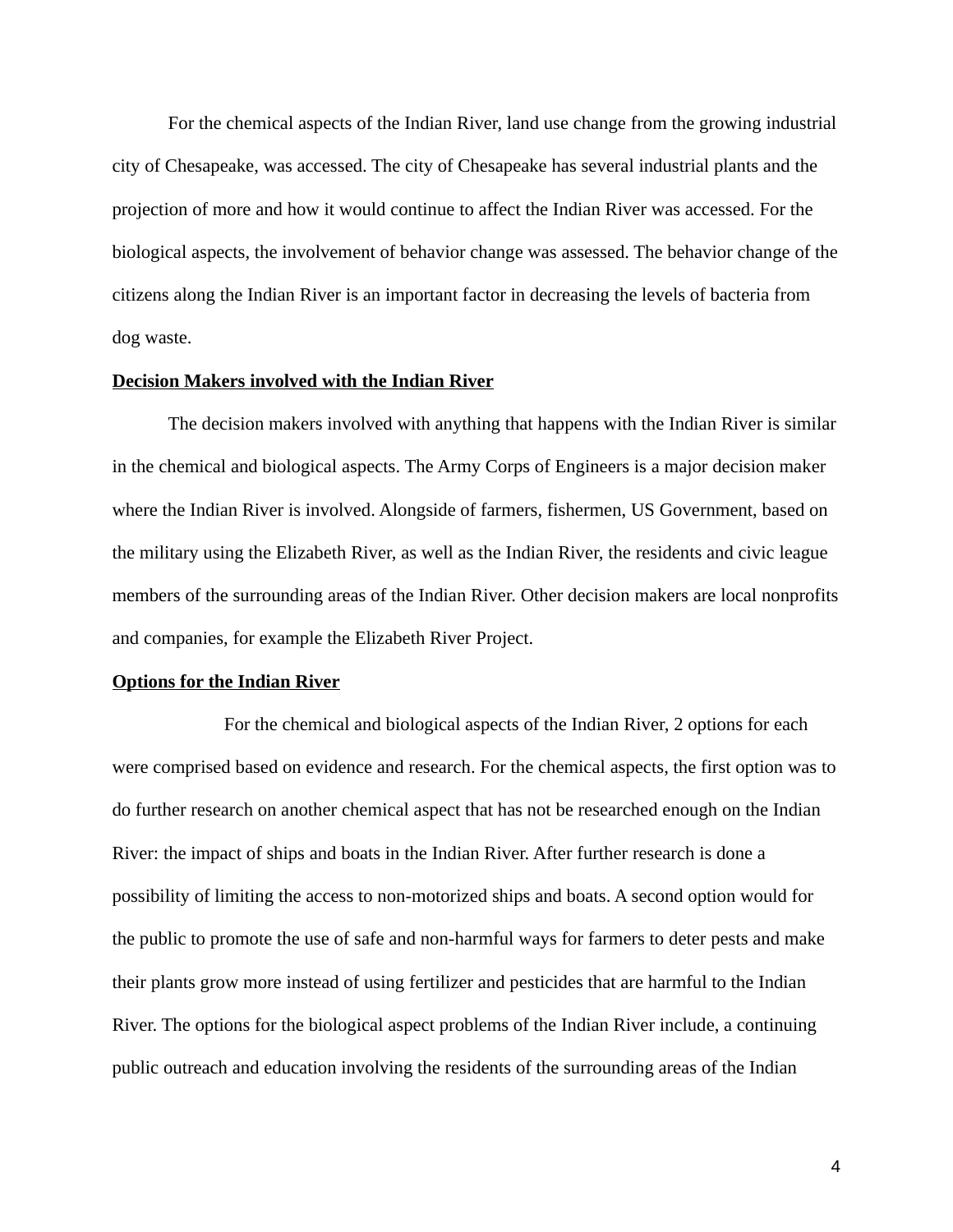River, similar to the "Scoop the Poop" campaign carried out by the Elizabeth River Project. A second option could include the civic leagues of the areas around the river imposing a tax or fee onto residents with dogs in promotion with lowering the bacteria levels.

## **Recommendations**

A combination of these options was determined as the recommendations for the chemical aspects of the Indian River. There needs to be more research done in the Indian River to see the effects of the ships and boats that use the Indian River as transportation. Also making safe and affordable pesticide and fertilizers for farmers readily available would be beneficial to the health of the river. The recommendations for the biological aspects of the Indian River is also comprised of a combination of the options listed. It also includes implementing a public forum for the residents of the Indian River to have an open discussion involving the bacteria levels of the river and the causes of it, most of which are dog waste.

#### **1. Introduction: Fallon Woolford**

The Elizabeth River is an estuary located in Southeastern Virginia, informally known as the Tidewater area. In 1983, the EPA stated that the Elizabeth River was one of the most polluted waterways in the entire Chesapeake Bay Watershed. The Elizabeth River consists of different branches, Western, Southern and Eastern (Figure 1, Di Giulio, 2015). The Eastern branch, is referred to as the "Lost Branch" of the Elizabeth River because of the fact that its hidden by the development of the cities it touches. The Indian River stretches across 3 major cities of Southeastern Virginia, Norfolk, Chesapeake and Virginia Beach. Starting in Virginia Beach the Eastern Branch flows 9 miles into the other two cities, flowing in the directions of East to West. Along with the river itself there are about 40 square miles of Watershed that feed into the Eastern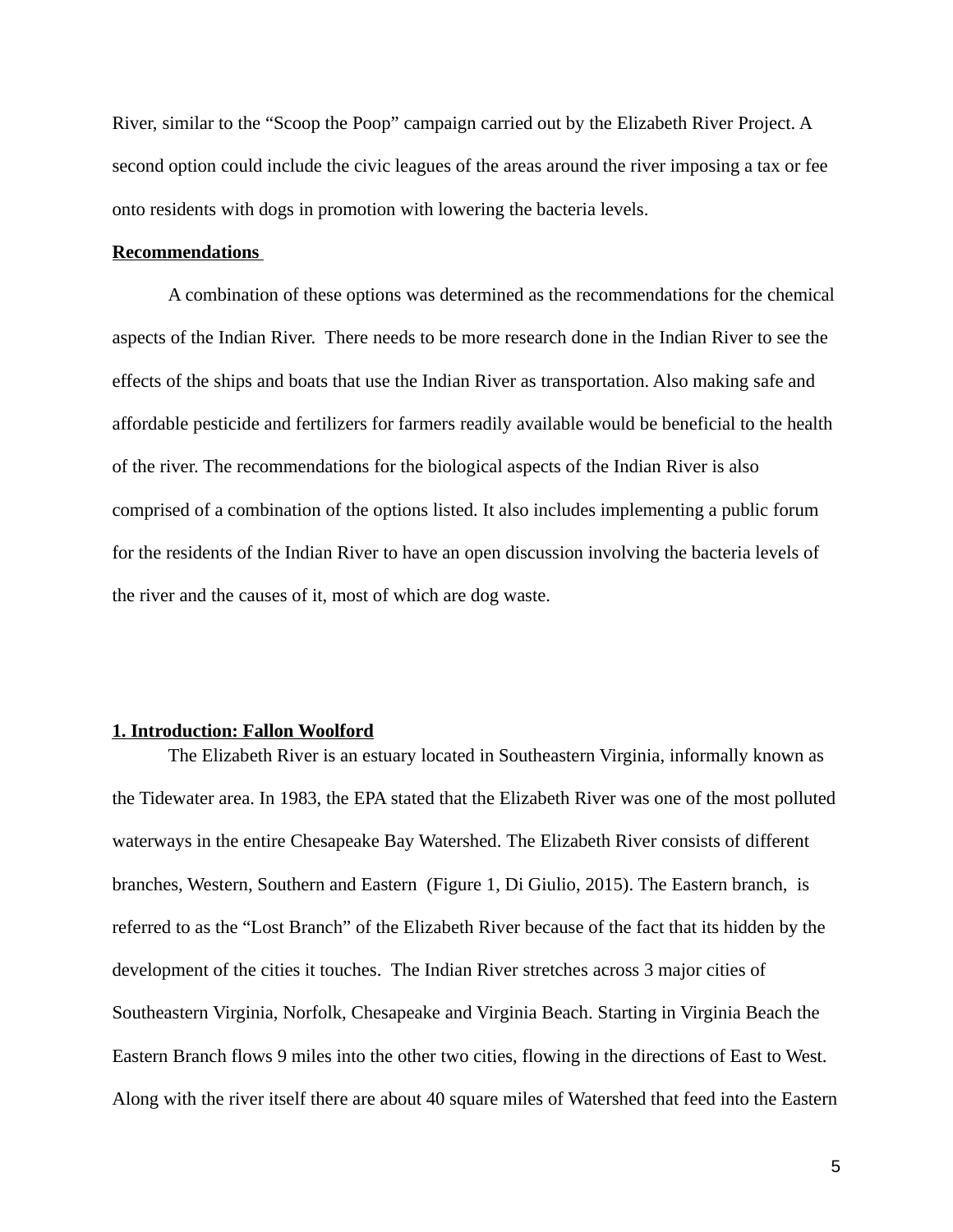branch. The Elizabeth River, in whole, is shown in Figure 1, with the Eastern Branch labeled. The Eastern Branch of the Elizabeth River is made up of two tributaries, Indian River and Broad Creek. In 2014, a State of the River study was done. It tests water quality. The Eastern Branch, and more specifically the Indian River received an "F" grade for water quality. The grading is on an A to F scale, "A" being the best it could be and "F" being the worst. The water quality tests were done by the Elizabeth River Project in conjunction with the Hampton Roads Sanitation District. Along with those tests, a "State of the River" assessment was completed on the Elizabeth River as a whole, including the Indian River. This scorecard (Figure 2) measured the past five years of levels of dissolved oxygen, bottom health, bacteria, contamination of river bottom, nitrogen, phosphorus, phytoplankton/chlorophyll, contaminants in fish, and shellfish bacteria. (Elizabeth River Project 2014).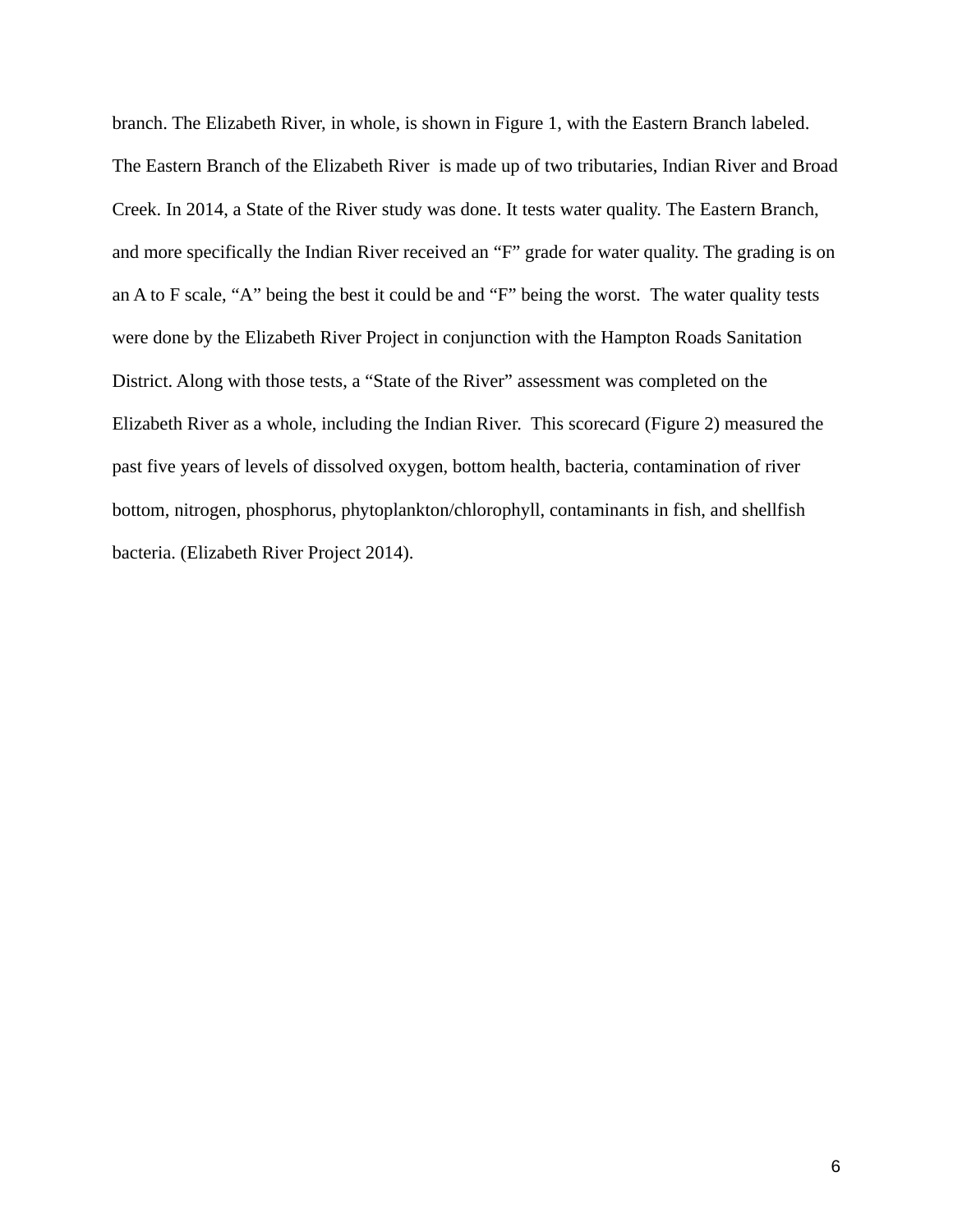

Figure 2: Map of Elizabeth River health scale.

# **2.0 Hazards for the Indian River**

Chemical: Fallon Woolford:

# **2.1Fertilizer and Pesticides:**

Hampton Roads has at the very least, 10 fully functioning farms located in Norfolk, Virginia Beach and Chesapeake. One in particular is located in the Indian River watershed, on Indian River Road, and is specializing in vegetables, herbs and flowers (Richards, 2018). Fertilizers increase the rate at which the crops grow and increase their size. They provide the plants with nutrients required to grow more quickly for example, phosphorus, nitrogen and potassium (BBC 2014). Nitrogen is more easily drained from the soil, it constitutes the greatest threat of pollution.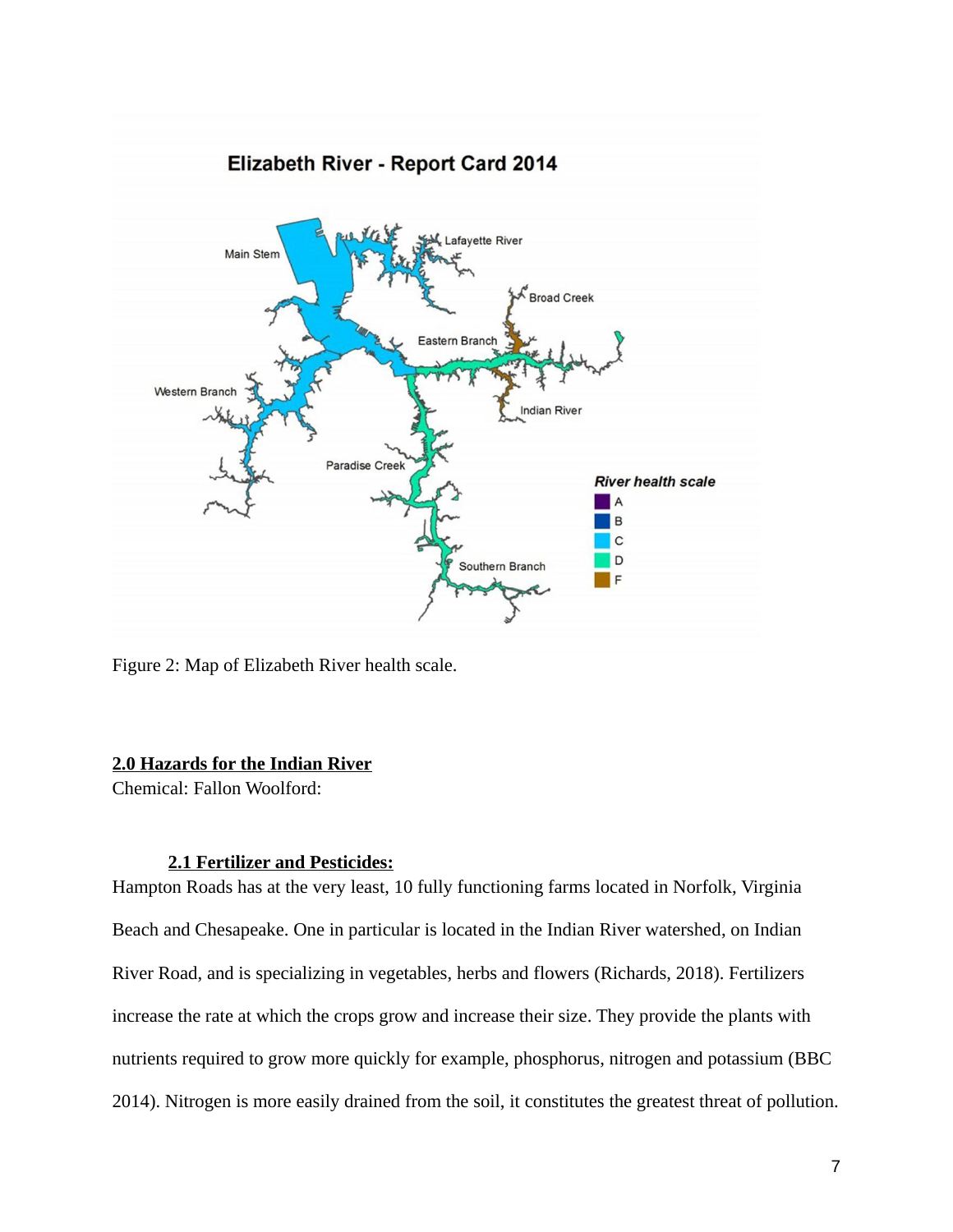Phosphorus binds quickly to plants, so draining away from the soil is less likely. The pollution in waterways caused by phosphorus mostly occurs in places where erosion is occurring. Potassium is also taken up very quickly into the roots of the plant, and used in a small quantity does not pose a great threat to waterway pollution but should not be used in large quantities (NSW, 1993). Many of the farms , through Hampton Roads and in the Indian River watershed, stated previously may also use harmful pesticides, substances that are used to deter or destroy insects or invasive plants in a garden and/or farm. All pesticides are formed with an "active" and an "inert" ingredient. The active ingredient is the one that actually "repels" the pest. And the "inert" is required by federal law to act as usability (EPA 2018). Along with plants pesticides are also found in many household items. The pesticides as well as the fertilizer, and industrial plants reach the Indian River by ways of stormwater runoff.

# **2.2Industrial Plants**

Throughout the 7 cities of Hampton Roads, there are 110 industrial plants. The industrial plants range from shipbuilding and repair, food and sonar systems and equipment and several varying plants (HREDA, 2015). The Indian River flows through three of these cities with industrial plants. Many of these industrial plants lack a reprimanding to illegal dumping. Several plants in the United States engage in illegal dumping and are hopeful that they can just pay a fine and keep continuing these practices. Industrial plants also don't always have updated equipment and continue to work with them even though they may be faulty and leading to excess pollution. A lot of companies want to move towards an environmental way of operating but it tends to cost more than a business as usual approach that they are accustomed to .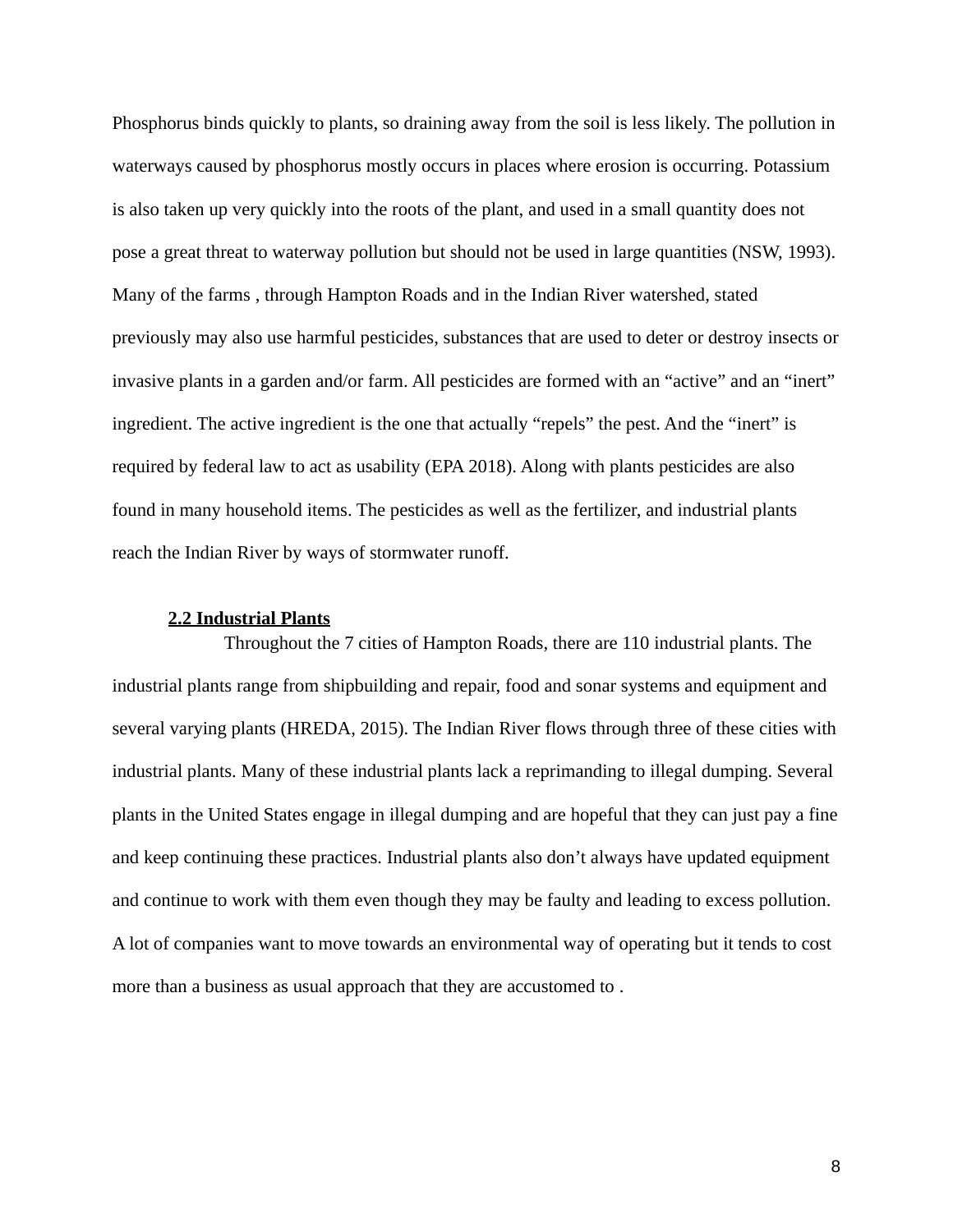Biological: Alissa Ralston:

#### **2.3 Dogs**

In 1991, the EPA recognized dog waste as a pollutant and was placed in the same category as toxic waste and oil. While there is no specific number for the Indian River Watershed, approximately 40% of households in Virginia own dogs (Kiersz, 2014). A big reason why this branch is failing has to do with the amount of bacteria in the water. The Elizabeth River Project partnered with the Hampton Roads Sanitation District, taking various samples in the water, they found that 80% of the samples in the water came from dog waste. Just one ounce of dog waste contains 23 million fecal bacteria, and about 10.6 million pounds of dog waste is produced yearly in the United States (Cross, 2016). Due to excessive dog waste being deposited into the river, this can give life to a lot of different kinds of bacteria in the water. Dogs have so much bacteria in their waste, that if 100 dog owners in the Indian River area did not clean up after their dogs for three days, it would be enough to close roughly 20 miles of the watershed (Alvarez, 2012). This would prevent all aquatic activities like swimming and crabbing. Enterococci is an example of a common bacteria found in dog waste. Enterococci is a bacteria that is common in intestinal tracts but when found in other parts of the body can cause blood infections (Byappanahalli, 2012). When enterococci is deposited into a body of water, sunlight can kill off most of the bacteria, but when the sun goes down or if it is a cloudy day then it's harder to kill (Byappanahalli, 2012). This bacteria was recommended, by the EPA in the 1980's, to be the indicator for fecal pollution. This is because it is one of the bacteria to survive the longest in an aquatic environment, and it is also very easy to detect (Byappanahalli, 2012). Other common bacteria found in dog waste would be E. coli, salmonella, and hepatitis. These bacteria commonly spawn in warmer weather. When the temperature rises this means the bacteria will be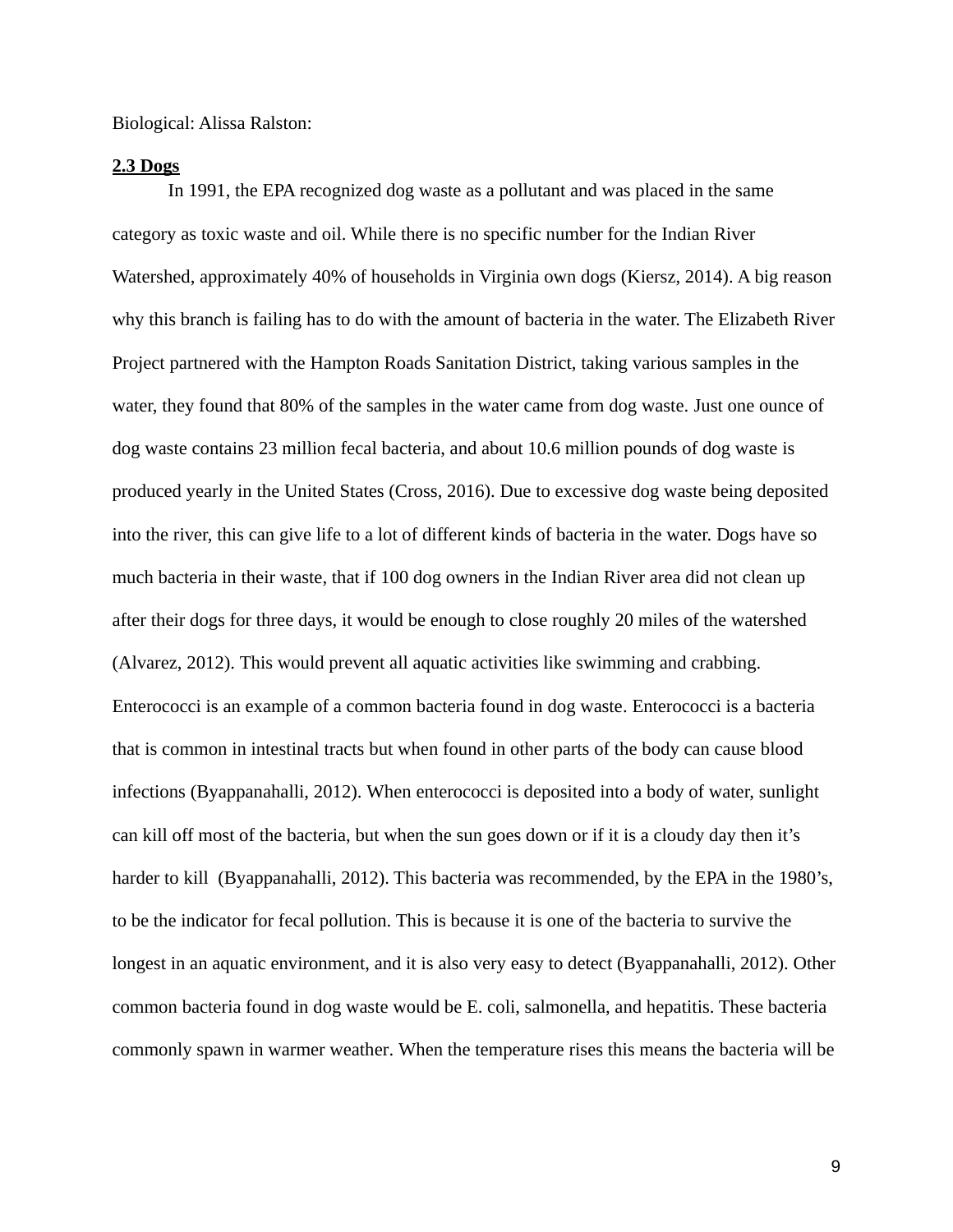present when they are normally not present and will have a longer period of time to grow (EPA, 2017).

## **2.4Algae**

Too much algae poses a threat to any ecosystem. Light and limited nitrogen and phosphorus are limiting factors for algae. A main cause of algal blooms (cyanobacteria) is excessive amounts of phosphorus and nitrogen in the water from agricultural and urban runoff (Indiana University, 2018). Low concentrations of dissolved oxygen also promote cyanobacteria growth, this occurs when sediment releases phosphorus into the water (Indiana University, 2018). The temperature in the water has to be at least 25 degrees C, this is the minimum temperature for algae to grow. Because Southeastern Virginia stays below this temperature for almost half the year this cyanobacteria has a growing season (Indiana University, 2018). Cyanobacteria also cannot grow in direct sunlight, it flourishes when it is at a low water depth, night time, or cloudy (Indiana University, 2018). Because Virginia can be cloudy for a few days to even weeks at a time, this means that the bloom can grow exponentially. This makes it harder on other organisms in the water to receive oxygen, eat, or get sunlight (Indiana University, 2018). Low turbidity and calm waters are other exceptional circumstances for growth. These conditions are similar to the Indian River. Algal blooms haven't posed a problem yet this year, but with the amount of pollution in the water, as discussed in section 2.1, it's only a matter of time before it becomes an issue (Indiana University, 2018).

# **3Vulnerabilities to the Indian River:**

Chemical: Fallon Woolford **3.1 Groundwater Pollution:**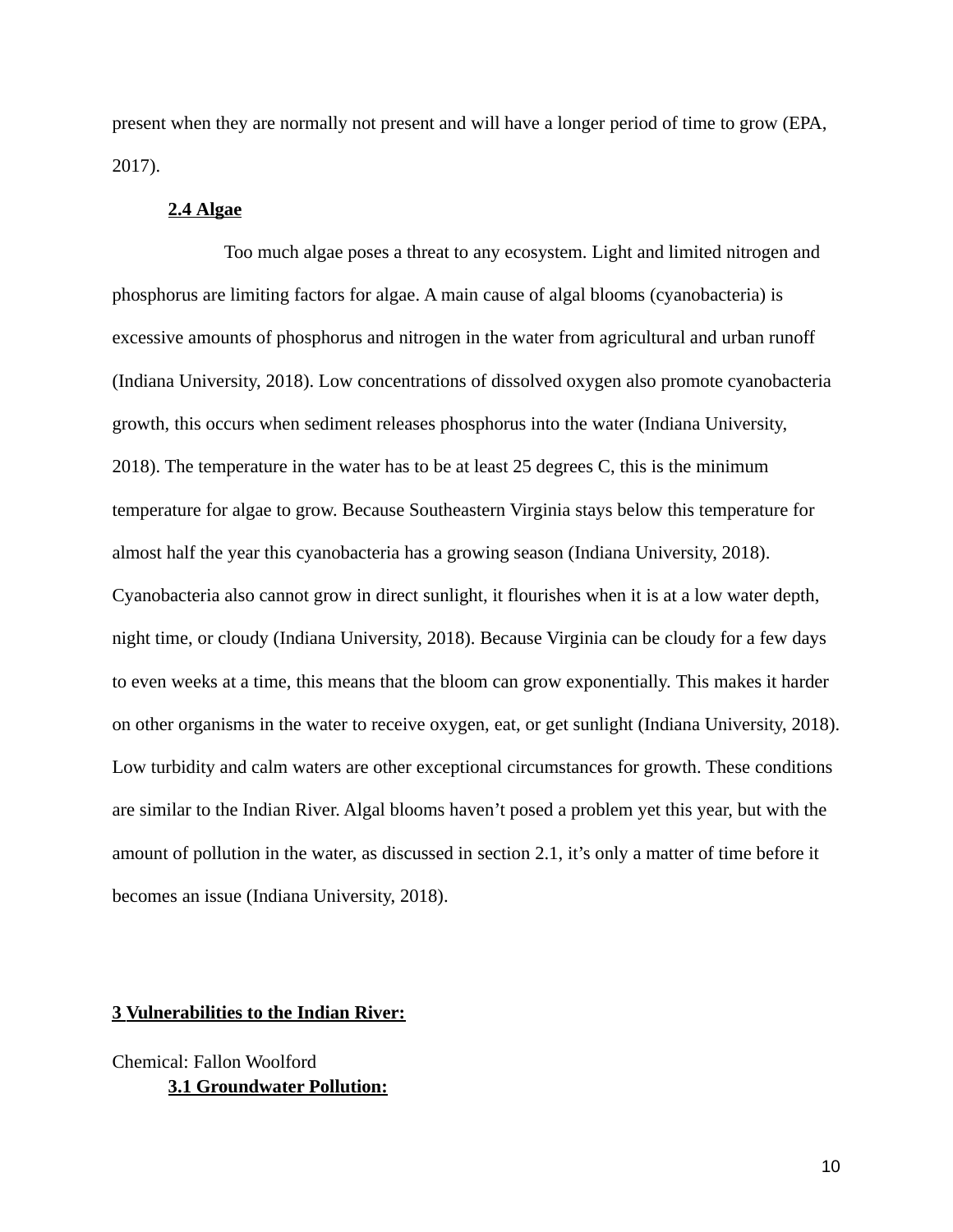Groundwater is one of the most heavily affected sites for pesticide pollution The movement of pesticides does not take a long amount of time to be carried by runoffs into nearby rivers. The groundwater can carry the pesticides for long distances (All About Water Filters 2012). Nitrates filtering through the soil present a serious problem regarding river health hazards. Nitrates are also a leading contributor to soil acidification. If this groundwater is going to be used for a domestic use, it can propose a serious threat with a low PH (BBC, 2014).

## **3.2 Chemical Pollution from Industrial Plants**

Virginia is rated 22nd worst state in toxic gas admissions according to, Virginia Chapter Sierra Club 2014. Chesapeake, which is the main city the Indian River touches, ranks 5 on a list of cities with the highest levels of gas pollution. According to the same study done by the Virginia Sierra Club in 2014, Chesapeake Energy Center located just streets away from the Indian River is the top contributor to gas emission in Chesapeake. In other parts of the United States gas emissions, for example, naturally occurring radioactive materials and methane, has leaked into the water. In conjunction with Section 3.1, gas emission can also affect the groundwater and lead to it becoming polluted by natural or man-made fractures that allow the gas into the subsurface. (UCSUSA, 2014).

## **3.3Eutrophication:**

Eutrophication is caused by the excess of nutrients in the water. These extra nutrients, like nitrogen, cause for increasingly large numbers of algal blooms. Fertilizer can cause an increase of eutrophication in the Indian River. According to the "State of the River" assessment done in 2014, the Indian River had an F rating for excess Nitrogen and Phosphorus in the water. The Elizabeth River Project stated that this will lead to, "algal blooms and fish kills" (ERP, 2014).

11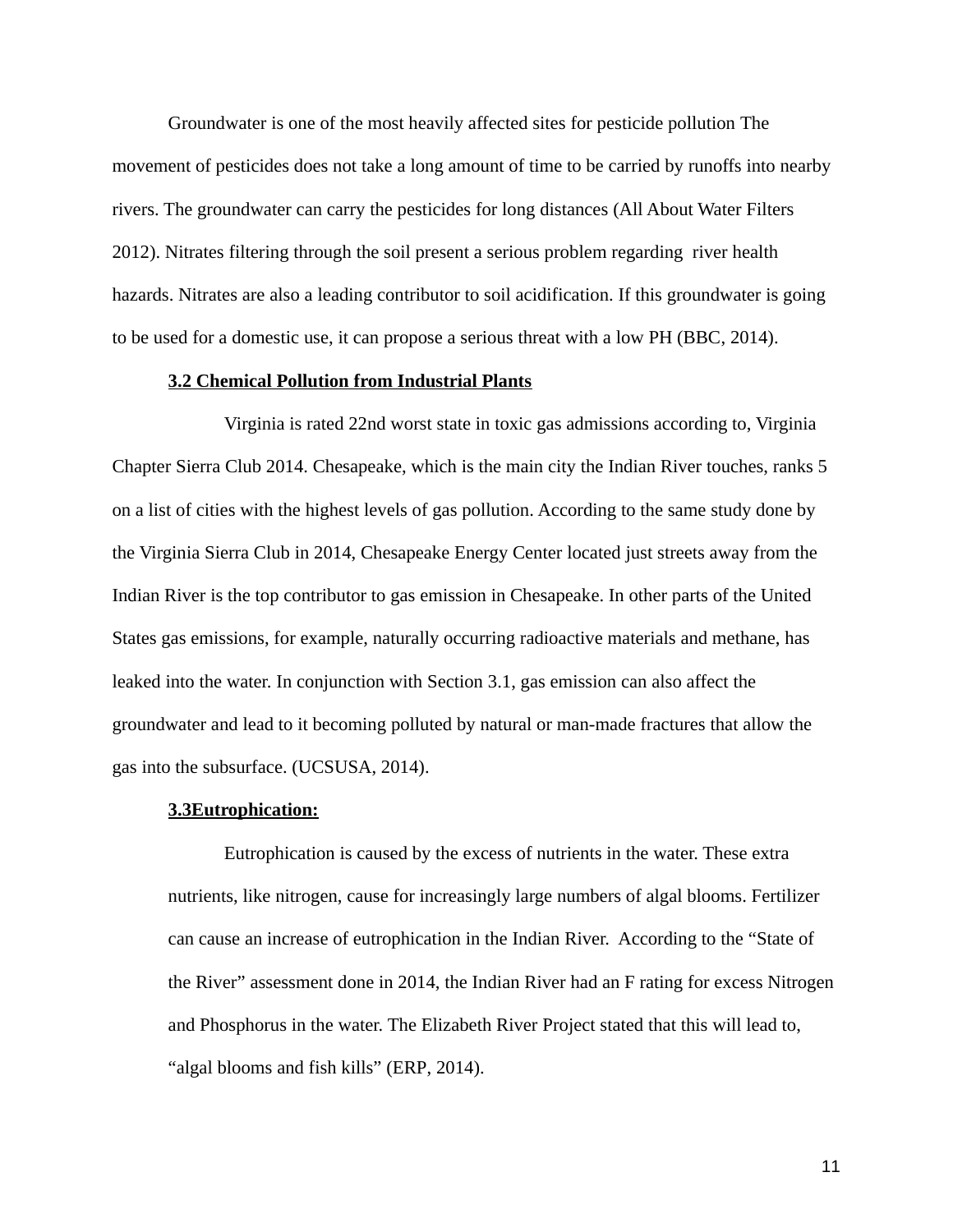Biological: Alissa Ralston:

#### **3.4 Animals**

Shellfish are susceptible to filtering and absorbing the pollution and cyanobacteria in the water. While humans have excellent screening processes to protect against consumption, the same cannot be said for the other organisms in the food chain. Because shellfish are pretty low on the food chain, and these toxins can be stored in the fatty parts of animals, the bacteria will get passed around to different organisms and could be disastrous to a food chain (CDC, 2018). When dog waste decomposes in a body of water, it takes up the dissolved oxygen in the water while depositing ammonia (Holt, 2018). The reduction of dissolved oxygen in the water will result in fish and plants dying (Holt, 2018).

# **3.5 People**

Humans are at risk of getting sick from being in or near the water, and also from eating fish or drinking from the river. Hookworms are commonly found in dog feces, and when one is even stepped on it can burrow itself in the foot, making its way through an individual's body to the lungs (Delgado, 2018). Hookworms are typically found anywhere with excessive amounts of feces, especially dogs and cats, and so can be indirectly passed to humans (Delgado, 2018). Children and the elderly are the most susceptible to waterborne illnesses (Holt, 2018). Bacteria can find its way into an individual's system by being swallowed or even absorbed through the skin (Holt, 2018). Shellfish, highlighted in the previous section, also pose a threat to people. Bacteria and pollution pose a threat to the shellfish and to any other organism that consumes them, including people (EPA, 2017). This not only poses a threat to the overall health to a community like Indian River, it could even affect the prices of the fish (EPA, 2017).

# **4.0 Foresight for the Indian River: 4.1Chemical: Fallon Woolford**

12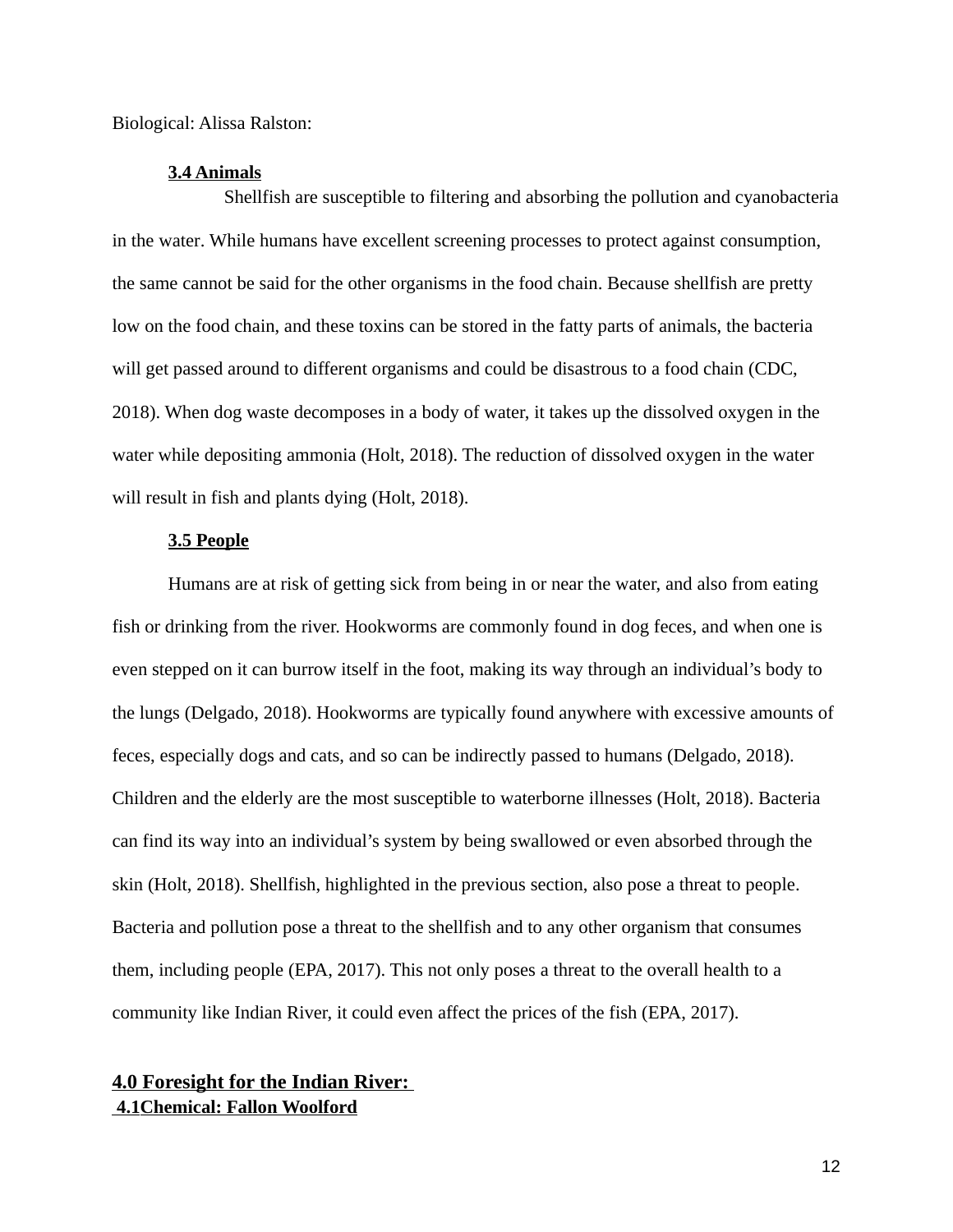### **Land Use Change From Industrial Growth Leading to Pollution**

Chesapeake is the main city that touches the Indian River. It is a vastly growing city in Hampton Roads, Virginia. Chesapeake has economic growth along the lines of 4,500 businesses in just that city, along with 50 international companies and industrial plants (City of Chesapeake, 2017). With that amount of growth comes more issues with runoffs of the toxic chemical emission that could come into the Indian River. If Chesapeake were to expand to more than 4,500 business, and industrial plants, more chemical emission would be evident. If the City of Chesapeake officials continue on a "business as usual" approach to not adding more urbanization, the river would have ample time to improve its quality.

#### **4.2Biological: Alissa Ralston**

## **Behavior Change Assessment of the Residents around the Indian River**

Behavior change is the best method for lessening the amount of bacteria in the water. If everyone always picks up after their dogs, then bacteria from dog feces will not be the most prominent component in any more samples. The business as usual approach means that not everyone will partake in picking up after their dogs, and there will still be some dog fecal bacteria. This does not mean that it will be as bad as it is now, but not as good as everyone picking up after their dogs. The worst thing for the Indian River is no one picking up after their dogs. This will result in the feces dissolving and taking up the dissolved oxygen. When there is no dissolved oxygen the fish in the water can't breathe, and this will lead to mass fish kills.

# **5.0 Decision Makers involved in the Indian River:**

# **5.1 Chemical and Biological: Fallon Woolford & Alissa Ralston**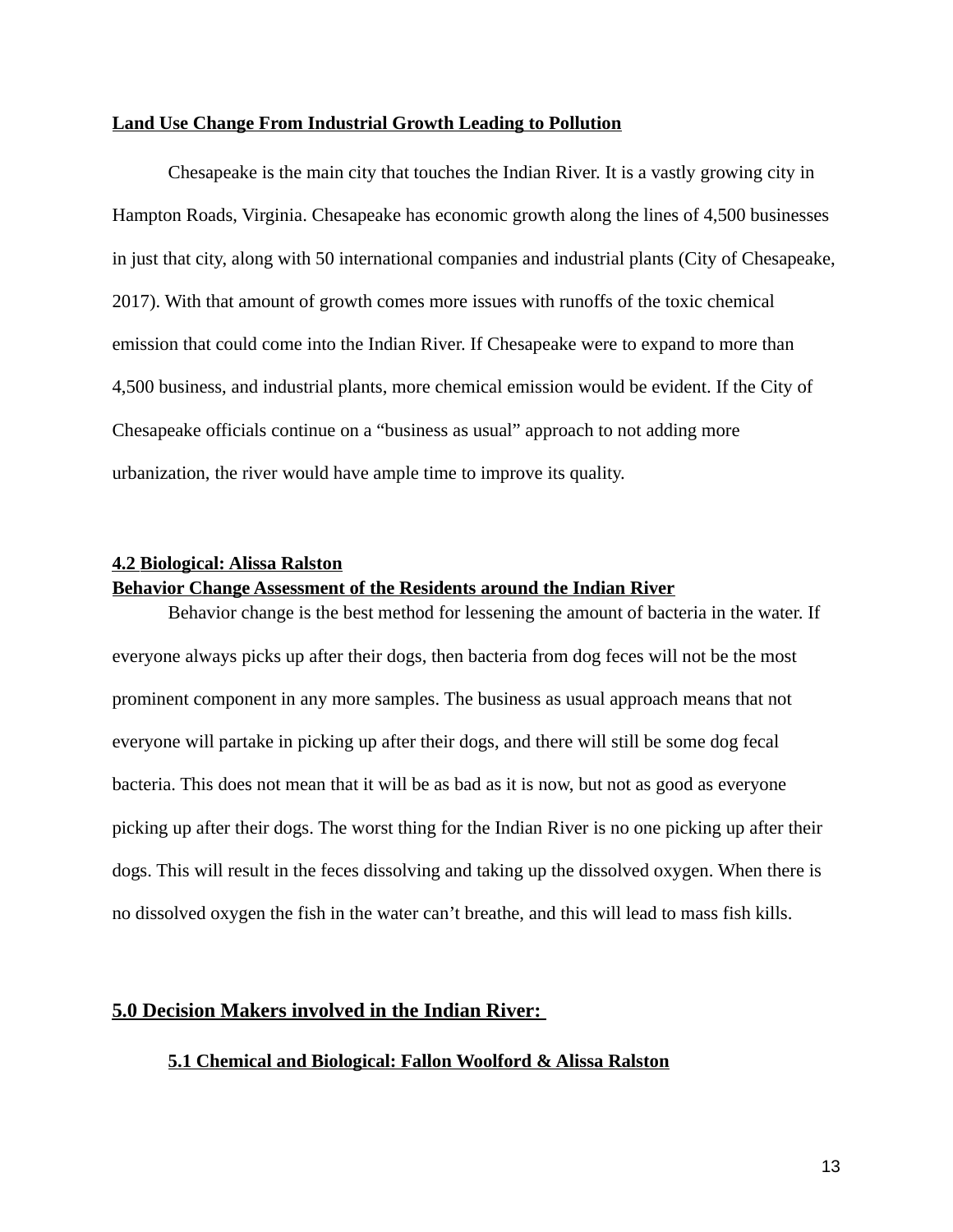The stakeholders involved in the chemical aspects of the Indian River are Some stakeholders are homeowners and fisherman who live in the watershed of Indian River. They have to look at the vast body of water and not use it. Some citizens of the surrounding neighborhoods refuse to go crabbing there recently even though they have for years before. Other stakeholders would include the US Army Corps of Engineers, who work in conjunction with another stakeholder, the non-profit organization, Elizabeth River Project. US Army Corps Of Engineers have an environmental sustainability platform that they uphold with all their work. They are responsible for making the codes and plans for waterway dredging (USACE 2014). The Elizabeth River Project's entire message is to bring the public of Hampton Roads a healthy, safe river to enjoy. The Elizabeth River Project has to work with the US Army Corps of Engineers to work on projects to help the health of the river often. Also working with the Elizabeth River Project is the Elizabeth River State of the River Steering Committee of 2014, it was the group of people who made the State of the River information available and accessible to the public so everyone in the watershed areas could see the ratings of the Indian River's failing grade. Farmers also hold a big stake in the surrounding areas of the Indian River, their use of pesticides, and fertilizers. They are a bombing industry bringing food to many plates of Hampton Roads (Richards 2017). The Sanitation District is also a stakeholder because they take samples of the river to measure the number of bacteria in the water, they determine if the water is safe to swim and fish.

## **6.0 Options For the Indian River:**

#### **6.1Chemical: Fallon Woolford**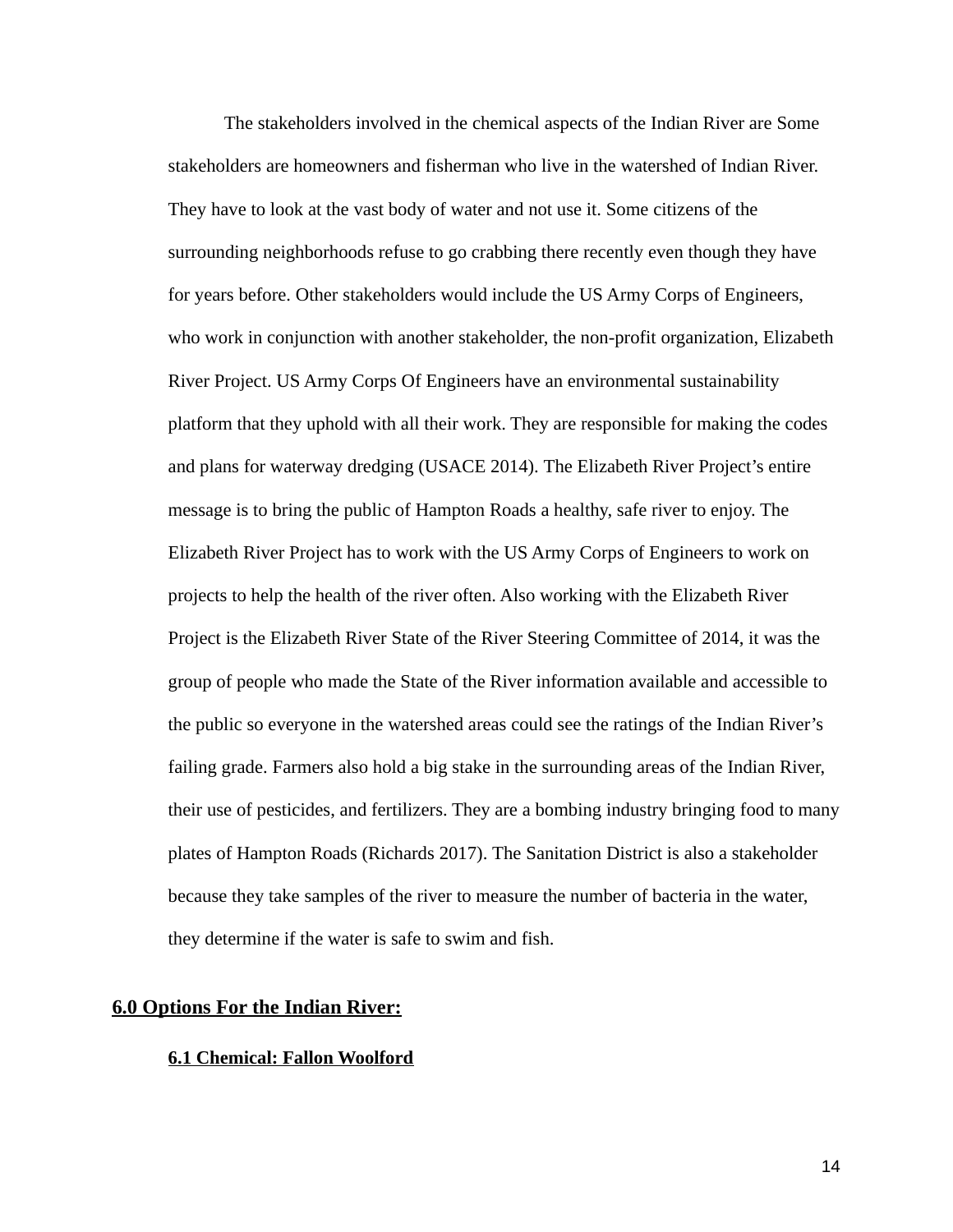6.1.1 The first options the stakeholders should consider is, limit the access to the Indian River to non-motorized aquatic vessels. Little research has been done in Hampton Roads and the Indian River about the boats, commercial and recreational and their impact on the river. By limiting the access the researchers of the river's quality would be able to better access if the boats' chemicals or "dumping" have a critical effect on the health of the river. Also they would be able to do more in depth research that what has been done previously on the impacts of boats. The stakeholders could limit the access to just kayaks, canoes and paddle boarding over the span of a year and see the effect that it has on the river's health and quality.

6.1.2. A second option to improve the health of this once flourishing river would be to monitor and carry a heavier penalty for those who do use fertilizers and pesticides to an excessive extent. Most farmers that use both to an extreme amount think there is nothing wrong with this practice because they are making money without any "consequences".

#### **6.2Biological: Alissa Ralston**

6.2 1. Public education is a great way to get the public engaged in local issues. An interactive website describing the issues in the Indian River in a fun way can help residents see why it's important not to always pick up after their dogs. This is achieved in individuals being emotionally invested in the issue at hand. This can be done by highlighting the potential health risks associated with dissolved dog feces, or stating how other animals and plants are affected.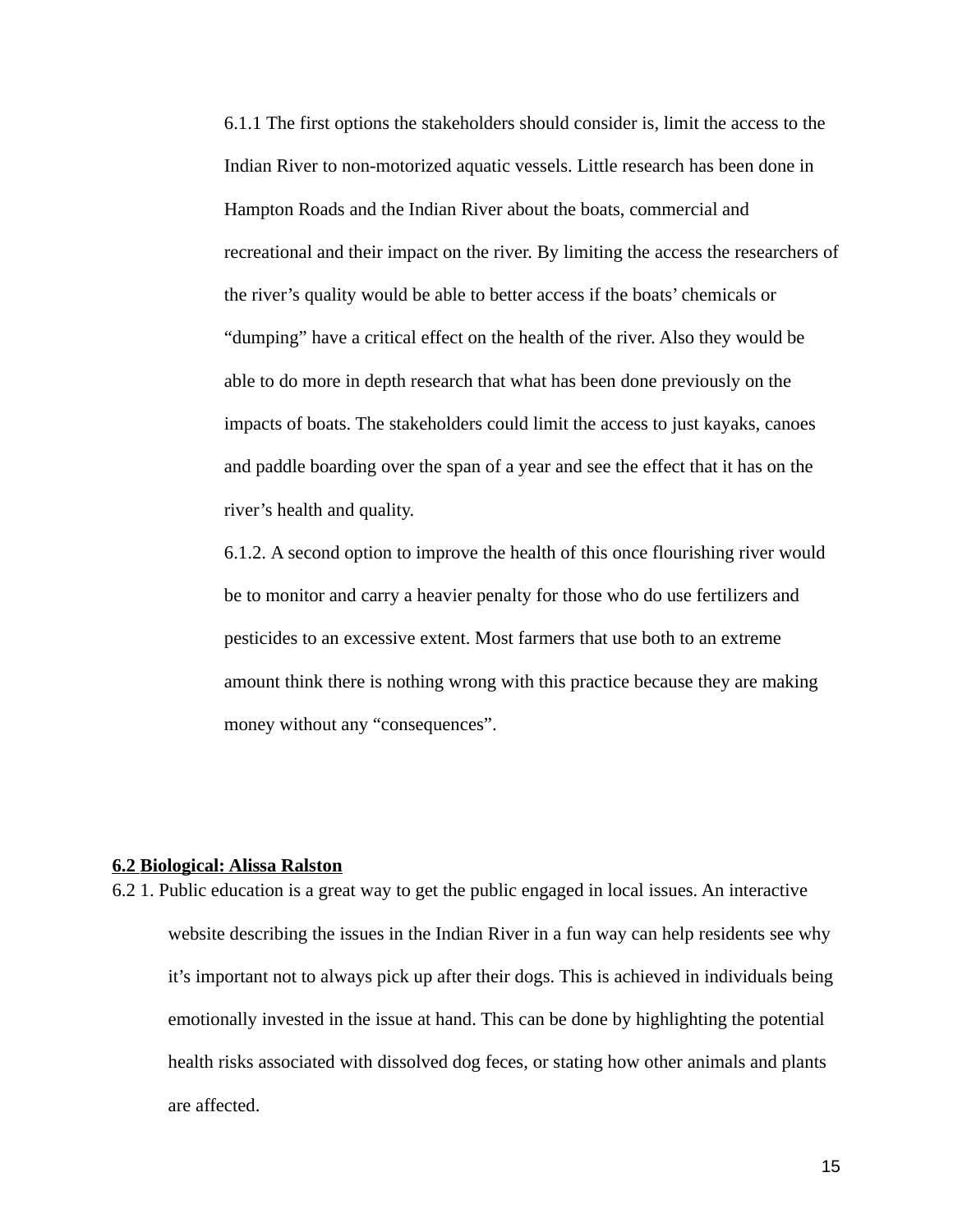6.2 2. If the quality of the river doesn't improve, the Civic League should consider imposing a small fee on dog owners. This fee will be used to pay a service to come clean up after their dogs on a weekly basis. This is important because it can motivate the dog owning residents to clean up after their dogs. Hopefully the residents will learn how one small act can help the health of the surrounding ecosystems.

6.2 3. One way to lessen the chances of algal blooms in the water is Floating Treatment Wetlands (EPA, 2018). The plants will have to be periodically harvested so there is not a build up of nutrients (EPA, 2018). This also means that when the plants die off, those will also have to be harvested before they break down in the water (EPA, 2018). This option will mesh very well with the natural processes in the water, and will also require little attention (EPA, 2018).

# **7.0Recommendations for the Indian River: 7.1Chemical: Fallon Woolford**

A recommendation in how to improve the chemical pollution of the Indian River would be a combination of the options stated in section 6. To do further research on boats' impact on the health and quality of the river. More research needs to be done, and from that the US Army Corps of Engineers and other officials could vote to limit the use of the river to only kayaks, paddle boards and other non-motorized vessels. Also implementing harsher laws to keep excess nutrients from pesticides and fertilizers out of the water needs to be established on farmers and surrounding homeowners of the watershed. Making natural pesticides and fertilizers more available, affordable, and easy to use would be a greater step in the direction of a healthier, cleaner, usable river for the residents of Indian River and the greater Chesapeake areas.

## **7.2Biological: Alissa Ralston**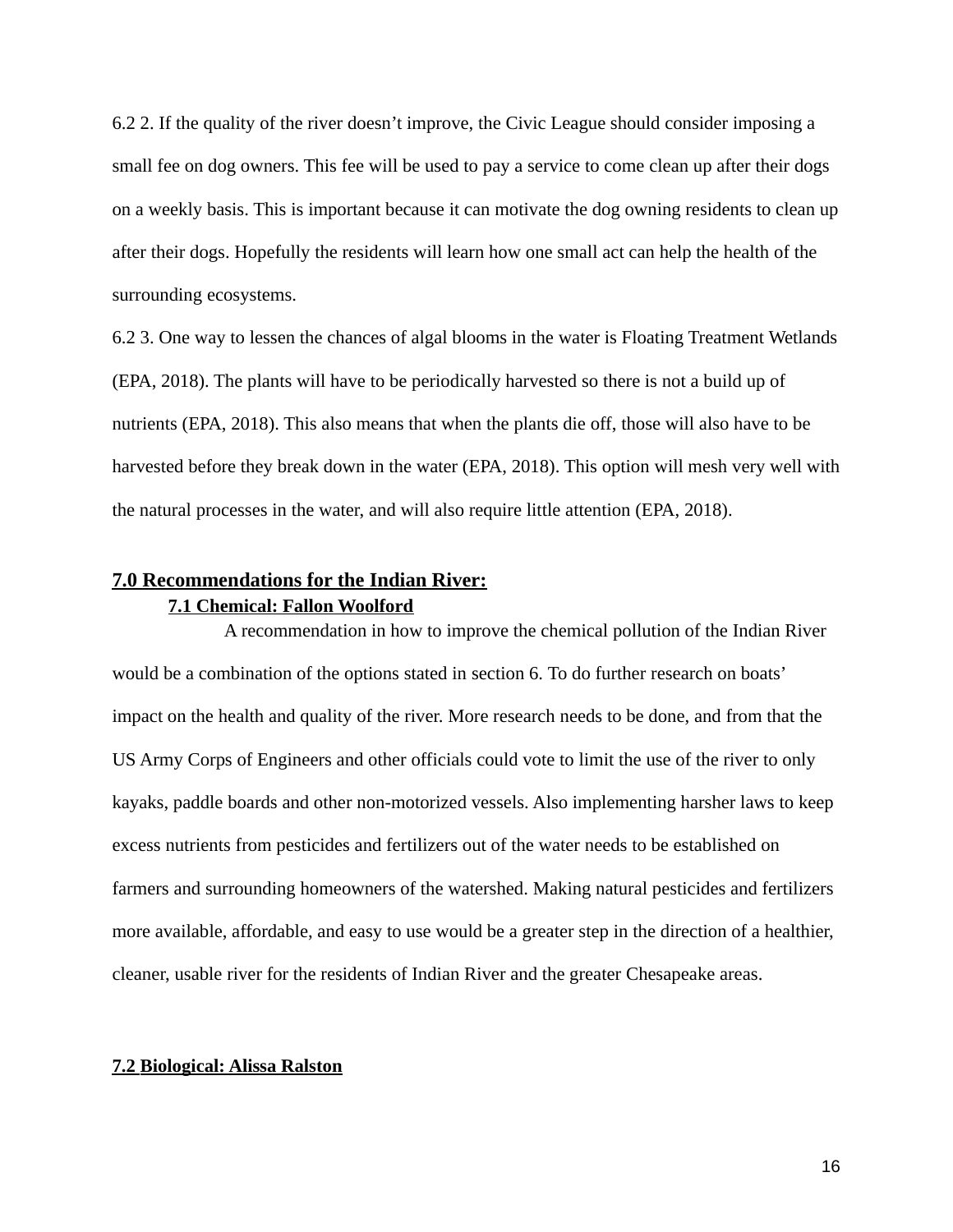A public online forum is a great way to get residents educated on the current Indian River environmental issues. This can be an interactive website that explains what is wrong and how the Indian River residents can improve the health of their river. If homeowners do not take this seriously I believe the city should impose some kind of fee to live in their neighborhood so they can afford to have a service come and pick up after the dogs. This could also increase public knowledge about a common issue or give an opportunity for a company to find more work. Residents think that leaving their dog's poop on the sidewalk is not a big deal, but more education and a consequence from doing nothing could be beneficial. A Floating Treatment Wetland is a great way to prevent an algal bloom. This method will take up any extra nutrients in the water that would otherwise be used by the cyanobacteria (EPA, 2018). The FTW will require constant maintenance, and if it is not monitored could lead to deoxygenation in the water (EPA, 2018).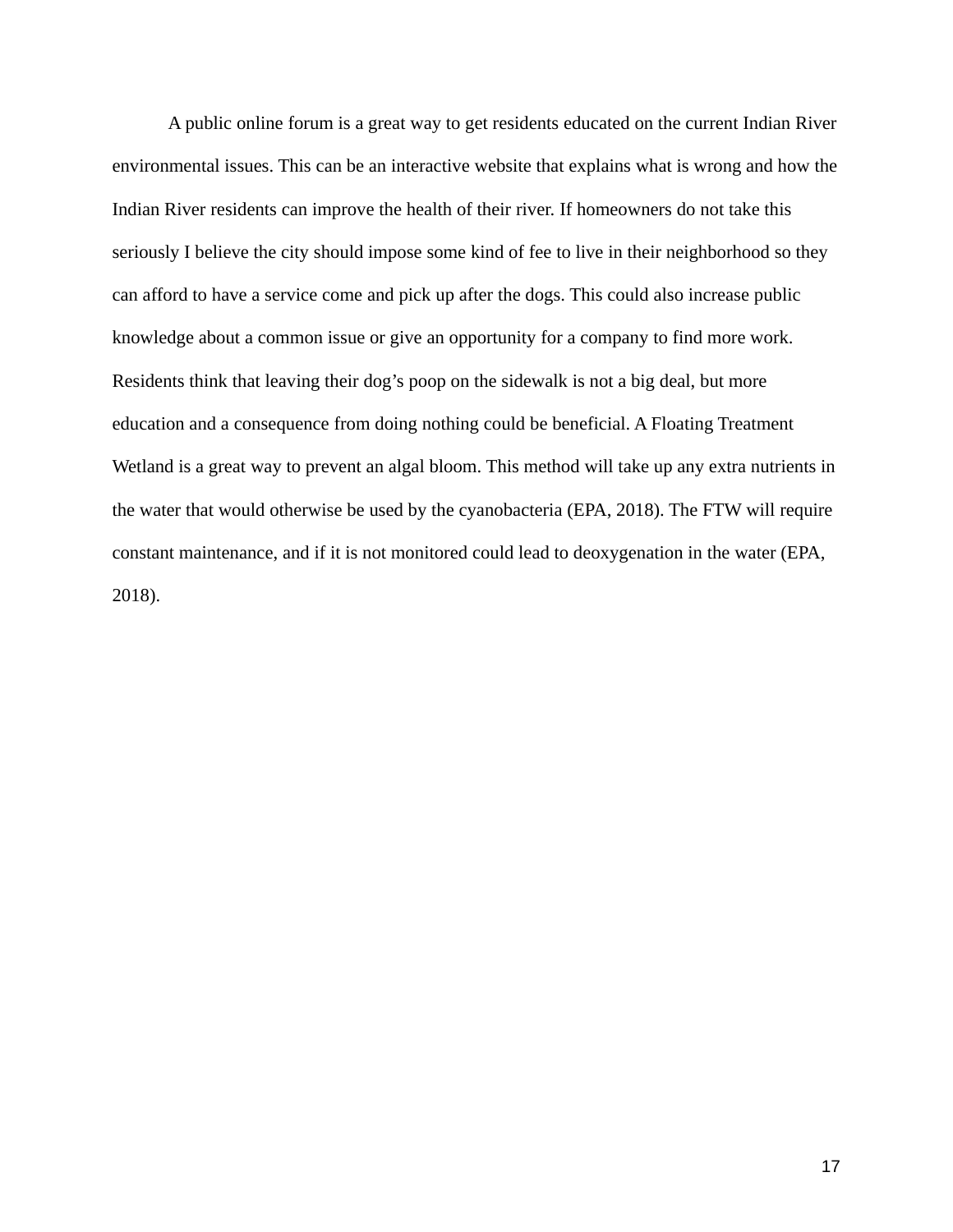# References

A.Alvarez, L. Botzong, K. Burke, E, Rosenberg. June, 2012. Dog Waste in Santa Barbara: Strategies and Solutions. City of Santa Barbara. [https://www.santabarbaraca.gov/civicax/filebank/blobdload.aspx?BlobID=42936.](https://www.santabarbaraca.gov/civicax/filebank/blobdload.aspx?BlobID=42936) Accessed on July 28, 2018.

A.Kiersz. July 11, 2014. Here's the Official Cat States v. Dog States. Business Insider. [https://www.businessinsider.com/cat-and-dog-ownership-maps-2014-7.](https://www.businessinsider.com/cat-and-dog-ownership-maps-2014-7) Accessed on July 30, 2018.

BBC. (2014). Science and Yield Crop. [http://www.bbc.co.uk/schools/gcsebitesize/science/add\\_gateway\\_pre\\_2011/chemical/fertilisersre](http://www.bbc.co.uk/schools/gcsebitesize/science/add_gateway_pre_2011/chemical/fertilisersrev1.shtml) [v1.shtml](http://www.bbc.co.uk/schools/gcsebitesize/science/add_gateway_pre_2011/chemical/fertilisersrev1.shtml) Accessed on July 30th, 2018.

Byappanahalli, M. Nevers, M. Korajkic, A. Staley, Z. Harwood V. (December 2012). Enterococci in the Environment. *American Society for Microbiology. Vol. 76.*

[http://mmbr.asm.org/content/76/4/685.full.](http://mmbr.asm.org/content/76/4/685.full) Accessed on July 29, 2018.

Center for Disease Control (CDC). (2017). Marine Environments. *Harmful Algal Bloom (HAB)-* 

*Associated Illness.* [https://www.cdc.gov/habs/illness-symptoms-marine.html.](https://www.cdc.gov/habs/illness-symptoms-marine.html) Accessed July 31,

2018.

C, Cross. August 10, 2016. Why Dog Business Should be Your Business. Swim Guide.

[https://www.theswimguide.org/2016/08/10/dog-business-business/.](https://www.theswimguide.org/2016/08/10/dog-business-business/) Accessed on July 29, 2018.

Delgado, A. (2018). Hookworm Infections. *Healthline.*

[https://www.healthline.com/health/hookworm.](https://www.healthline.com/health/hookworm) Accessed July 31, 2018.

Di Giulio, R. and Clark, B. W. (2015). The Elizabeth River Story: A Case Study in Evolutionary Toxicology. *Journal of Toxicology and Environmental Health. Part B, Critical Reviews*, *18*(6), 259–298.<http://doi.org/10.1080/15320383.2015.1074841>

Elizabeth River Project. (2014). State of the River: Scorecard 2014. <https://www.elizabethriver.org/sites/default/files/State-Of-The-River-2014.pdf>Accessed on July 16th, 2018.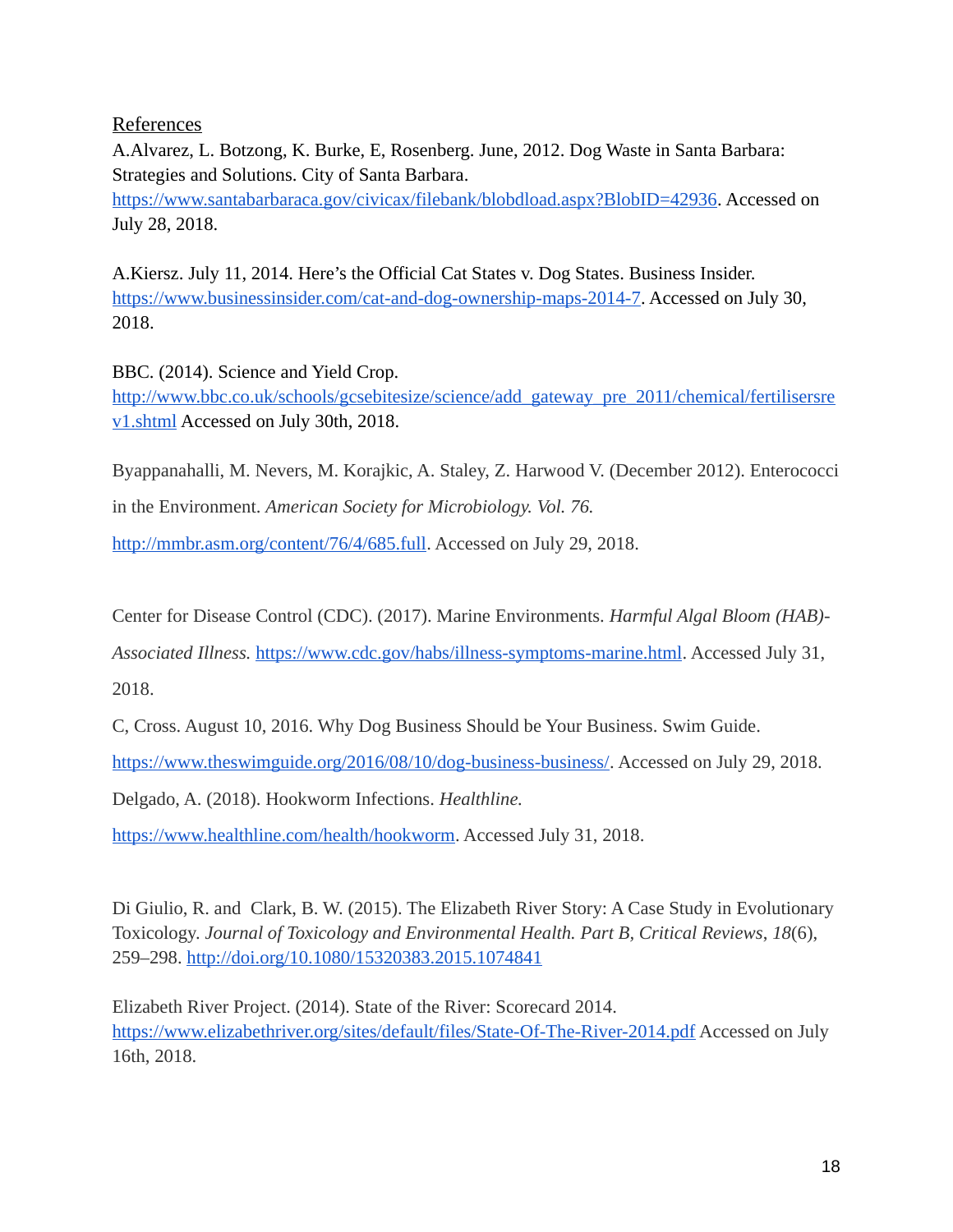Environmental Protection Agency (EPA) 2018. Information about Pesticide Ingredients. [https://www.epa.gov/ingredients-used-pesticide-products/basic-information-about-pesticide](https://www.epa.gov/ingredients-used-pesticide-products/basic-information-about-pesticide-ingredients)[ingredients](https://www.epa.gov/ingredients-used-pesticide-products/basic-information-about-pesticide-ingredients) Accessed on July 30th, 2018.

Environmental Protection Agency (EPA). 2017. Climate Impacts on Human Health. [https://19january2017snapshot.epa.gov/climate-impacts/climate-impacts-human-health\\_.html.](https://19january2017snapshot.epa.gov/climate-impacts/climate-impacts-human-health_.html) Accessed on July 24, 2018.

Environmental Protection Agency (EPA). 2018. Control and Treatment. [https://www.epa.gov/nutrient-policy-data/control-and-treatment.](https://www.epa.gov/nutrient-policy-data/control-and-treatment) Accessed on July 24, 2018.

Evans, K. Athearn, K. Chen, X. Bell, K. Johnson, T. (2016). Measuring the impact of pollution closures on commercial shellfish harvest: The case of soft shell clams in Machias Bay, Maine. *Ocean and Coastal Management. Vol. 130.* 

[https://www.sciencedirect.com/science/article/pii/S0964569116301144.](https://www.sciencedirect.com/science/article/pii/S0964569116301144) Accessed July 30, 2018.

Hampton Roads Economic Development Alliance (HREDA). 2015. Manufacturing Companies list. [https://technologyhamptonroads.com/wp-content/uploads/Manufacturig-Companies-in-](https://technologyhamptonroads.com/wp-content/uploads/Manufacturig-Companies-in-HR.pdf)[HR.pdf](https://technologyhamptonroads.com/wp-content/uploads/Manufacturig-Companies-in-HR.pdf) Accessed on July 20th, 2018.

J. Holt, L. Floyd. June 16, 2014. Storm Water Pollution: Pet Waste. Barrier Island Ecology UNCW. [https://sites.google.com/site/barrierislandecology2013/coastal-and-barrier-island](https://sites.google.com/site/barrierislandecology2013/coastal-and-barrier-island-ecosystem-factors/stormwater-pollution-pet-waste)[ecosystem-factors/stormwater-pollution-pet-waste.](https://sites.google.com/site/barrierislandecology2013/coastal-and-barrier-island-ecosystem-factors/stormwater-pollution-pet-waste) Accessed on July 30, 2018.

Indiana University. (2018). What Causes Algal Blooms? Center for Earth and Environmental Science. [https://cees.iupui.edu/research/algal-toxicology/bloomfactors.](https://cees.iupui.edu/research/algal-toxicology/bloomfactors) Accessed July 30, 2018.

NSW Government: Department of Primary Industries. (1993). Fertilizers and the Environment. <https://www.dpi.nsw.gov.au/agriculture/soils/improvement/environment>Accessed on July 29th, 2018.

Powledge, F. (1996). Changing chesapeake. *Bioscience, 46*(6), 397

Richards, Lindsey. 2018. Feld Life: A Guide to Local Farms In Hampton Roads. <https://altdaily.com/field-life-a-guide-to-local-farms-in-hampton-roads/>Accessed on July 29th, 2018.